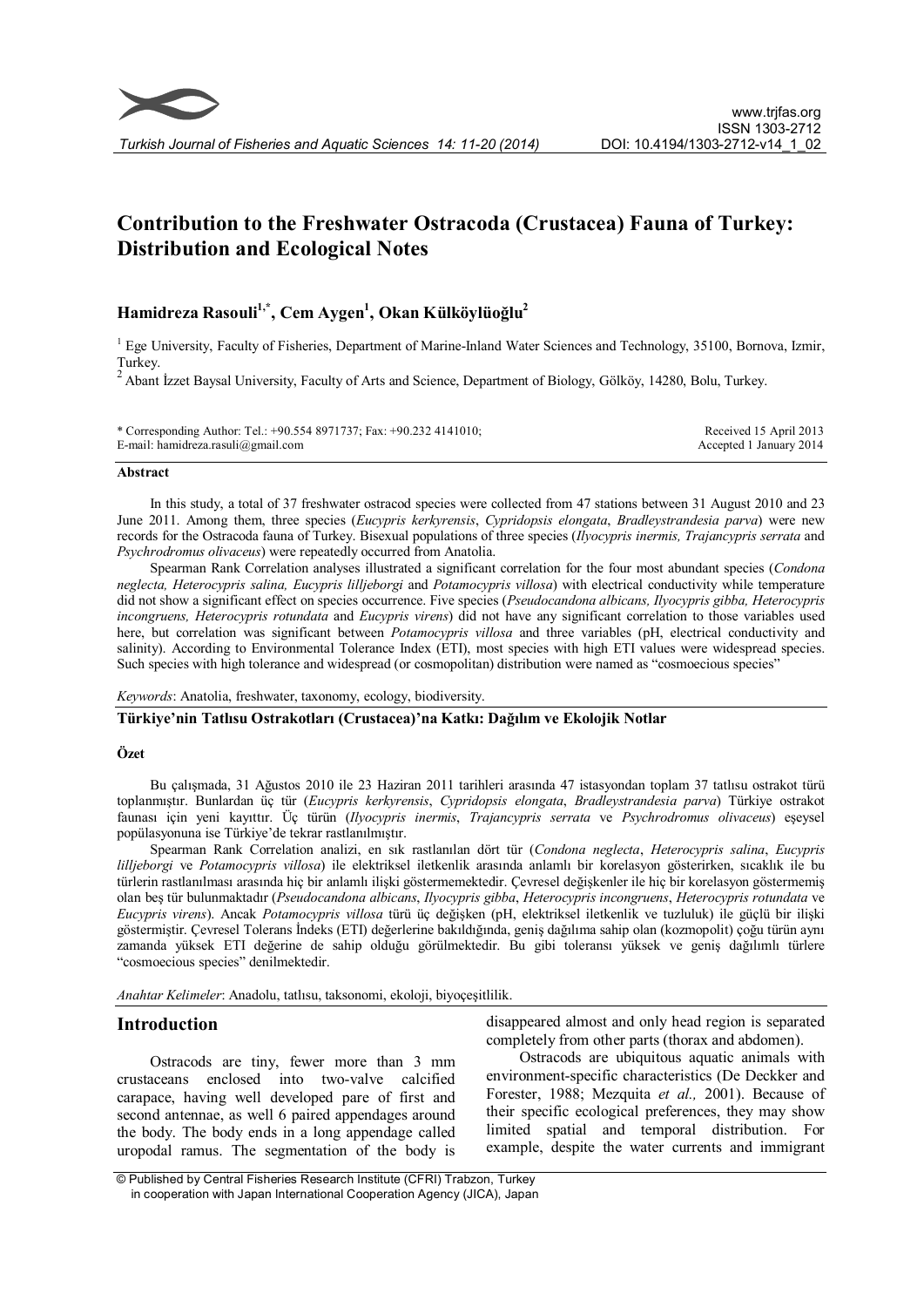birds in the estuaries, which can have important effects on transportation of species, there is no evidence of species-mixing in freshwater and brackishwater ostracods of estuaries (Yozzo, 1994). Moreover, adult individuals of stenochronal ostracods are found in specific seasons and months while eurychronal species can be found all year round. Additionally, having a chitinous carapace and leaving fossils in the sediment elevates the usage of ostracods to understand the past historical aquatic conditions (De Deckker and Forester, 1988).

Anatolia is located in Palearctic zoogeographic zone and plays important role as a bridge between Europe and Asia where it has high species diversity in variety of habitats. Therefore, studying biodiversity of this area is very important for understanding species distribution and their ecological characteristics. Indeed, such habitat diversity along with historical background can provide different opportunities for organisms where survival chances can be increased with changing modes of reproduction (e.g., parthenogenetic, sexual forms). Gülen (1985a) underlined such diversity in species or population with different reproductive modes. Accordingly, species with different reproductive modes may also require unique ecological conditions and habitat preferences (Külköylüoğlu et al., 2012a).

In Turkey works on freshwater Ostracoda was started by Daday (1903), Schäfer (1952) and Hartmann (1964). After them, Gülen and his colleagues continued faunistic studies on ostracods in various regions of Anatolia. Limnoecological studies on ostracods via new perspective and methods have been achieved by Külköylüoğlu and his team.

The aim of this paper was to contribute knowledge on the ecology and distribution of nonmarine ostracods in various habitats of Turkey.

### Materials and Methods

#### Sampling and Species Determination

Field work was carried out from 31 August 2010 to 23 June 2011. Sampling was randomly done from 47 stations. The stations include a variety of aquatic environments, such as permanent pool, road-side temporary waters, swamp, marsh, spring, lake, trough and paddy field located in the 13 provinces of Turkey. (Figure 1).

Samples were taken by hand-net (80µm mesh size) and kept in the jars (330 cc) then fixed in 4% formalin. Samples were washed with tap water in vitro conditions and filtered through standard-sized sieves (2, 1, 0.5 and 0.3 mm mesh size). Individuals were separated from other materials and reserved in 70% ethylalcohol. Species were identified based on morphological characteristics of the soft parts and carapace structure. Specimens were mounted in Glycerin to make permanent slides. Although not limited, following references were used Bronshtein (1947), Meisch (2000) and Karanovic (2012) for species identification.

Physicochemical variables such as salinity, electrical conductivity and temperature were measured by using YSI 30 SCT meter when the values of dissolved oxygen, oxygen saturation were taken by WTW 330 oxygen meter and pH by WTW 330 pH meter (Table 1).

#### Statistical Methods

Statistical analysis were done with 10 species encountered in five or more sites. Since data were discrete, Spearman Rank Correlation was used to determine the probable correlation between 5 environmental variables (temperature, electrical conductivity, salinity, pH and altitude) and abundance of 10 species by SPSS15.

Ecological tolerance  $(t_k)$  and optimum  $(u_k)$ values were calculated by C2 software (Juggins, 2003).

Environmental Tolerance Index (ETI) was estimated from the following formula:

$$
ETI = \frac{a}{A}
$$

where  $\alpha$ = variation range of a variable at stations where  $X$  species was found;  $A=$  variation range of a

**BLACK Sea** ليميز  $\breve{\phantom{a}}$ 46. St47<br>St34, 35, 36, 37, 38, 39, 43<br>St44 StBalikesir<br>29, 30, 31, 32, 33  $\overline{G}$  $\mathbf{r}$ Kırşehi  $5.363$  $s$ <sub>18</sub> $\star$  $St17$  $S(24, 8, 2)$ ar<br>
St9 St10<br>
T<sub>St8</sub> N Afvonkarahisa  $\cdot$ St11 St20<br>St21 Sr16 Denizli  $\frac{St7}{St4}$   $\frac{St8}{t}$ St12 Konya  $St22 +$  $\sqrt{5}$  $-$ St14  $\frac{13}{516}$  St5 Divarbakin  $\ddot{m}$  $\star$  City Mediterranean Sea · Station

Figure 1. Spotted stations on the map.

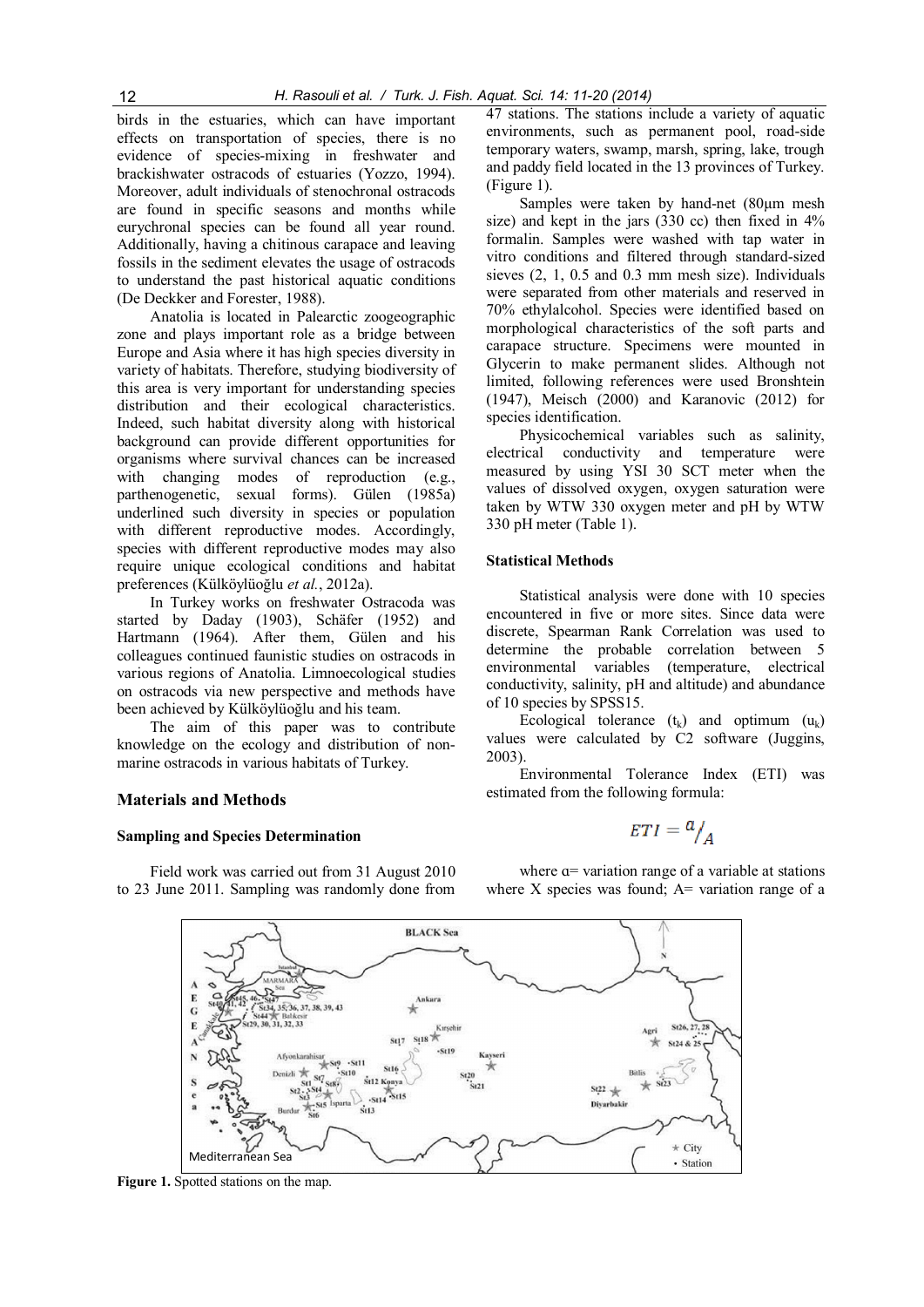# Table 1. Data about 47 stations

| Code            | Location      | Type          | Name              | Coordinate                                      | T     | pH   | $\rm EC$ | S        | DO       | $\mathrm{S\%}$ | Alt  | Species                       |
|-----------------|---------------|---------------|-------------------|-------------------------------------------------|-------|------|----------|----------|----------|----------------|------|-------------------------------|
| St1             | Afyon         | Pool          |                   | 37° 50'N<br>29° 45'E                            | 19.00 | 8.46 | 1050     | 1.50     | NA       | NA             | 860  | Ev, Hi                        |
| St <sub>2</sub> | Denizli       | Trough        |                   | 37° 44'N<br>29° 30'E                            | 11.00 | 7.56 | 1230     | 1.00     | NA       | NA             | 991  | $\rm Pe$                      |
| St3             | Denizli       | Lake          | Beylerli          | 37° 43'N<br>29° 30'E                            | 23.30 | 8.82 | 680      | 1.00     | NA       | NA             | 857  | Cp, Hr, Hs                    |
| St4             | Denizli       | Lake          | Acı Göl           | 37° 47'N<br>29° 44'E                            | 15.00 | 8.10 | 10050    | 50.00    | NA       | NA             | 841  | El, Hi, Hs                    |
| St5             | Burdur        | Spring        |                   | 37° 35'N<br>29° 58'E                            | 15.80 | 8.95 | 690      | 0.30     | NA       | NA             | 915  | Hs, Hh                        |
| St <sub>6</sub> | Burdur        | Lake          | Karataş           | 37° 25'N<br>29° 58'E                            | 14.00 | 8.76 | 520      | 0.20     | NA       | NA             | 1054 | CP, Hi, Hr                    |
| St7             | Afyon         | Lake          | Karakuyu          | 38° 04'N<br>30° 16'E                            | 14.00 | 7.92 | 360      | 0.10     | NA       | NA             | 1010 | Cn, Co, Ib, Im,<br>Po, Pz     |
| St8             | Isparta       | Lake          | Eğirdir           | 38° 03'N<br>30° 50'E                            | 22.20 | 8.70 | 350      | 0.20     | NA       | NA             | 922  | Ff, Pa, Cp, Ig, Hr            |
| St9             | Afyon         | Marsh         | Armutlu           | 38° 28'N<br>30° 44'E                            | 18.50 | 7.20 | 300      | 0.10     | NA       | NA             | 1398 | Cn, Ig, Im, Ev,<br>Hr, Hs     |
| St10            | Afyon         | Lake          | Karamık           | 38° 24'N<br>30° 48'E                            | 13.30 | 8.46 | 470      | 0.10     | NA       | NA             | 1083 | Ig                            |
| St11            | Afyon         | Lake          | Eber              | 38°41'N<br>31° 08'E                             | 19.40 | 8.77 | 2260     | 1.50     | NA       | NA             | 967  | Cp, Im                        |
| St12            | Konya         | Lake          | Çavuşçu           | 38° 19'N<br>31° 51'E                            | 25.60 | 7.90 | 340      | 0.10     | NA       | NA             | 1024 | Pa, Cv                        |
| St13            | Konya         | Pool          |                   | 37° 31'N<br>31°48'E                             | 19.50 | 8.10 | 300      | 0.10     | NA       | $\rm NA$       | 1123 | Cn, Cp, Ev, Sf,<br>Ce, Pv     |
| St14            | Konya         | Spring        |                   | 37° 44'N<br>32° 09'E                            | 18.80 | 7.70 | 150      | 0.00     | NA       | NA             | 1412 | Cn, Ig, El, Pv                |
| St15            | Konya         | Tempor<br>ary |                   | 37° 50"N<br>$32^{\circ}$ 43'E                   | 15.90 | 7.90 | 1940     | 2.00     | NA       | NA             | 1002 | Ig, Cp, El, Hi,<br>Hr, Hb     |
| St16            | Konya         | Tempor<br>ary |                   | 38° 30'N<br>32° 54'E                            | 25.20 | 9.15 | 1820     | 1.70     | NA       | NA             | 942  | Ig, Ev, El, Ek,<br>Hi, Hr, Hs |
| St17            | Ankara        | Tempor<br>ary | Akören            | 39° 17'N<br>32° 54'E                            | 14.90 | 8.80 | 1330     | 1.50     | NA       | NA             | 1057 | Hr, Hb                        |
| St18            | Kırşehir      | Spring        |                   | 39° 20'N<br>33° 39'E                            | 19.20 | 8.30 | 710      | 0.20     | NA       | NA             | 1133 | Ii, Ek, Ko, Hi                |
| St19            | Kırşehir      | Pool          |                   | 39° 11'N<br>34° 20'E                            | 16.70 | 7.60 | 450      | 0.20     | NA       | NA             | 1139 | Cp, Tc, Hi, Hr,<br>Cv         |
| St20            | Kayseri       | Swamp         | Sultan<br>Sazlığı | 38° 19'N<br>35°19'E                             | 20.70 | 7.10 | 50       | 0.00     | NA       | NA             | 1073 | Cn, Ff, Co                    |
| St21            | Kayseri       | Lake          | Sobe              | 38° 25'N<br>35° 16'E                            | 19.00 | 8.90 | 5290     | 3.30     | $\rm NA$ | NA             | 1075 | Cn, Ib, Im, Ko,<br>Hs         |
| St22            | Diyarbakır    | Tempor<br>ary |                   | 38° 05'N<br>40° 07'E                            | 25.90 | 7.34 | 280      | $0.10\,$ | $\rm NA$ | $\rm NA$       | 753  | Cp, Ic, Sf, Pv                |
| St23            | <b>Bitlis</b> | Pool          |                   | 38° 28'N<br>42° 27'E                            | 21.50 | 8.70 | 460      | 0.20     | $\rm NA$ | NA             | 1648 | Pa, Cp, Hi                    |
| St24            | Ağrı          | Tempor<br>ary |                   | 39° 33'N<br>43° 54'E                            | 15.50 | 8.30 | 520      | 0.20     | NA       | $\rm NA$       | 1723 | Cp, Ts, Tc,<br>Hi, Pu, Pv     |
| St25            | Ağrı          | Tempor<br>ary |                   | 39° 33'N<br>43° 52'E                            | 15.10 | 9.90 | 8920     | 6.00     | NA       | $\rm NA$       | 1721 | Hi                            |
| St26            | Ağrı          | Lake          | Sazlı Göl         | 39° 40'N<br>44° 03'E                            | 16.00 | 9.30 | 2760     | 2.50     | NA       | NA             | 1524 | El, Hr                        |
| St27            | Ağrı          | Tempor<br>ary |                   | 39° 39'N<br>44° 06'E                            | 15.30 | 9.47 | 1790     | 1.50     | NA       | NA             | 1523 | $\mathop{\rm Ev}\nolimits$    |
| St28            | Ağrı          | Lake          | Gölyüzü           | 39° 36'N<br>44° 08'E                            | 16.30 | 8.10 | 1340     | 1.40     | NA       | $\rm NA$       | 1520 | Cp, Ev, El, Ts,<br>Hr, Hb     |
| St29            | Balıkesir     | Trough        |                   | 39° 40'N<br>27° 05'E                            | 18.20 | 7.50 | 286      | 0.20     | 10.40    | 113            | 395  | Ps, Pv                        |
| St30            | Balıkesir     | Trough        |                   | 39° 41'N<br>$27^{\rm o}\,08^{\rm \cdot}{\rm E}$ | 23.20 | 7.47 | 286      | 0.10     | 6.10     | 75             | 612  | Hi, Hr                        |
| St31            | Balıkesir     | Trough        |                   | 39° 41'N<br>27° 09'E                            | 19.70 | 7.60 | 147      | 0.10     | 9.80     | 116            | 736  | Ps, Pv                        |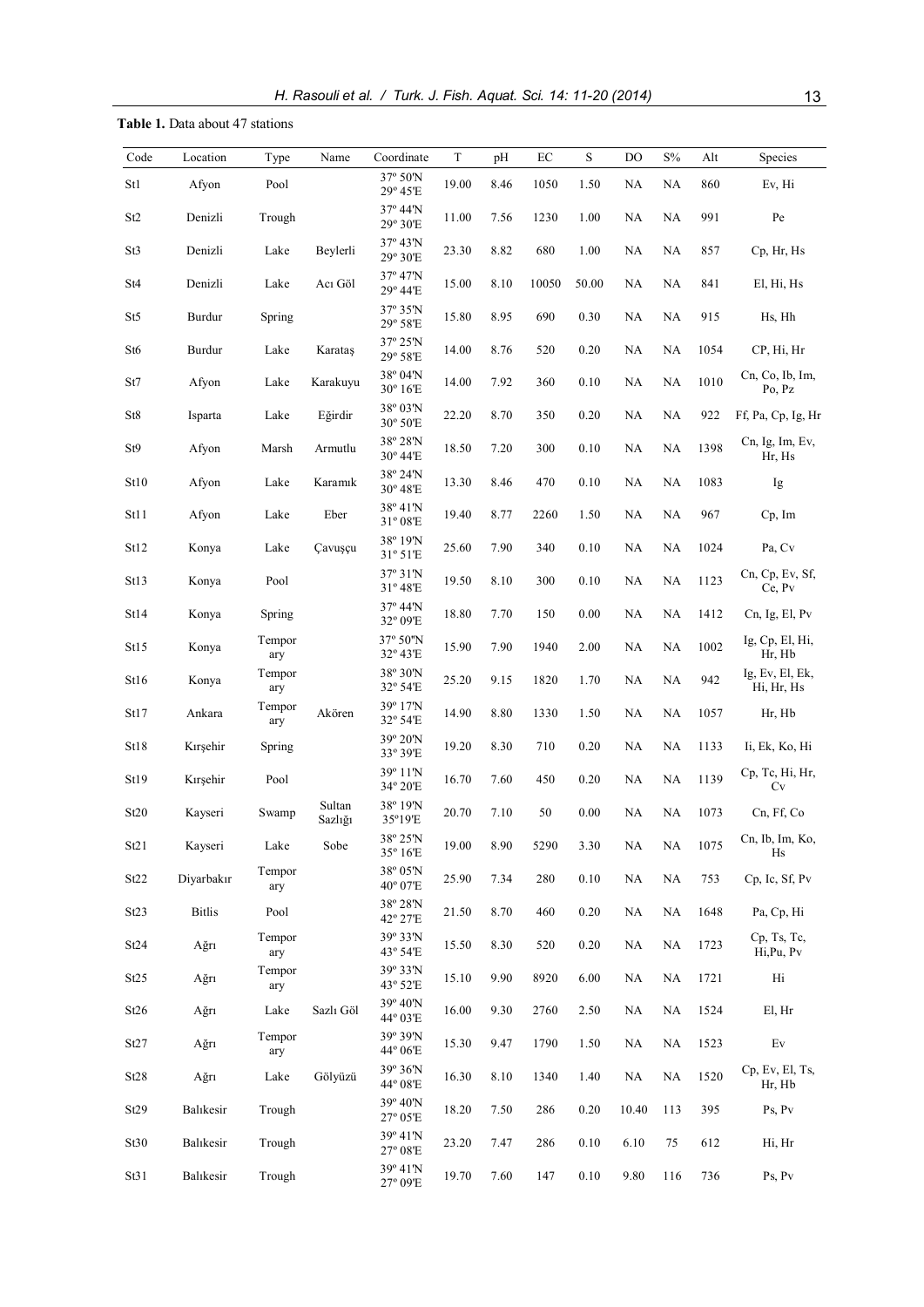Table 1. Continued

| Code | Location  | Type          | Name     | Coordinate                    | $\mathbf T$ | pH   | EC   | S    | DO    | S%  | Alt | Species                       |
|------|-----------|---------------|----------|-------------------------------|-------------|------|------|------|-------|-----|-----|-------------------------------|
| St32 | Balıkesir | Trough        |          | 39° 42'N<br>27° 10'E          | 14.60       | 7.83 | 78   | 0.00 | 8.70  | 93  | 653 | Cn, Po                        |
| St33 | Canakkale | Trough        |          | 39° 43'N<br>27° 11'E          | 15.30       | 6.90 | 92   | 0.10 | 8.70  | 92  | 462 | Ps, Pv                        |
| St34 | Canakkale | Trough        |          | 39° 56'N<br>27° 20'E          | 18.40       | 7.52 | 782  | 0.40 | 11.40 | 125 | 231 | Hr, Hs                        |
| St35 | Canakkale | Trough        |          | 39° 57'N<br>27° 21'E          | 20.60       | 7.52 | 668  | 0.40 | 17.10 | 192 | 208 | Hi, Hs, Pv                    |
| St36 | Canakkale | Trough        |          | 39° 58'N<br>27° 22'E          | 22.50       | 8.02 | 1071 | 0.60 | 9.30  | 125 | 198 | Hr, Hs                        |
| St37 | Canakkale | Trough        |          | 39° 58'N<br>27° 27'E          | 19.90       | 7.52 | 878  | 0.50 | 8.20  | 92  | 119 | Hs                            |
| St38 | Balıkesir | Trough        |          | $40^{\circ}$ 00'N<br>27° 30'E | 23.20       | 7.30 | 641  | 0.30 | 8.80  | 104 | 110 | Hc, Hi, Pg                    |
| St39 | Balıkesir | Trough        |          | 40° 02'N<br>27° 33'E          | 24.20       | 8.43 | 498  | 0.20 | 9.20  | 108 | 114 | Hi                            |
| St40 | Canakkale | Running       |          | 39° 51'N<br>27° 14'E          | 16.00       | 7.97 | 291  | 0.20 | 6.00  | 62  | 285 | Po                            |
| St41 | Canakkale | Running       |          | 39° 51'N<br>27° 14'E          | 9.90        | 8.10 | 360  | 0.20 | 6.90  | 62  | 285 | Pa, Ib                        |
| St42 | Canakkale | Running       |          | 39° 51'N<br>27° 14'E          | 12.60       | 8.08 | 298  | 0.20 | 10.40 | 99  | 285 | Cn, Pa, Ff, Ib, Pf,<br>Ev, El |
| St43 | Balıkesir | Running       |          | 40° 02'N<br>27° 33'E          | 13.00       | 7.85 | 183  | 0.10 | 7.50  | 74  | 75  | Cn, Po                        |
| St44 | Canakkale | Lake          | Gümüsler | 39° 53'N<br>27° 22'E          | 9.50        | 8.85 | 335  | 0.20 | 22.10 | 193 | 219 | Ev                            |
| St45 | Balıkesir | Running       |          | 40° 11'N<br>27° 31'E          | 18.20       | 8.11 | 370  | 0.20 | 8.60  | 94  | 66  | Hi, Hr, Hs,<br>Hsp., Ssp., Cv |
| St46 | Bailkesir | Rice<br>field |          | $40^{\circ}$ 11N<br>27° 31'E  | 21.60       | 7.75 | 657  | 0.30 | 5.90  | 67  | 66  | Hr, Hsp., Ssp, Bp             |
| St47 | Balıkesir | Running       |          | 40° 15'N<br>27° 37'E          | 13.20       | 7.75 | 270  | 0.20 | 5.40  | 53  | 14  | Ii                            |

Abbreviations: Temperature [T (°C)], pH, Electrical Conductivity [EC (µS.cm<sup>-1</sup>)], Salinity [S (ppt)], Dissolved Oxygen [DO (mg.L<sup>-1</sup>)], Oxygen Saturation [%S], Altitude [Alt (m)], Not Avaılable data [NA], Candona neglecta [Cn], Fabaeformiscandona fabaeformis [Ff], Pseudocandona eremita [Pe], P. albicans [Pa], Cypria ophtalmica [Co], Ilyocypris gibba [Ig], I. monstrifica [Im], I. bradyi [Ib], I. inermis [Ii], Cypris pubera [Cp], Eucypris virens [Ev], E. kerkyrensis [Ek], E. lilljeborgi [El], Koencypris ornata [Ko], Prionocypris zenkeri [Pz], Trajancypris serrata [Ts], T. clavata [Tc], Bradleystrandesia parva [Bp], Herpetocypris chevreuxi [Hc], H. helenae [Hh], H. intermedia [Ht], Psychrodromus olivaceus [Po], P. fontinalis [Pf], Stenocypria fischeri [Sf], Stenocypris sp. [Ssp.], Heterocypris incongruens [Hi], H. rotundata [Hr], H. Barbara [Hb], H. salina [Hs], Hemicypris sp. [Hsp.], Isocypris beauchampi [Ic], Cypridopsis vidua [Cv], C. elongata [Ce], Potamocypris variegata [Pg], P. unicaudata [Pu], P. smaragdina [Ps], P. villosa [Pv].

variable at all stations. The values of this index vary between 0 and 1. Values closer to 1 indicate that the species have higher adaptation to that certain variable and vice versa (Curry, 1999). Ecologıcal tolerance, optimum and ETI values of 10 species were calculated about 4 environmental variables (temperature, electrical conductivity, pH and altitude).

#### Results

### Sampling

A total of 37 species [Candona neglecta Sars, 1887, Fabaeformiscandona fabaeformis (Fischer, 1851), Pseudocandona eremita (Vejdovsky, 1882), P. albicans (Brady, 1864), Cypria ophtalmica (Jurine, 1820), Ilyocypris gibba (Ramdohr, 1808), I. monstrifica (Norman, 1862), I. bradyi Sars, 1890, I. inermis Kaufmann, 1900, Cypris pubera O.F. Müller,

1776, Eucypris virens (Jurine, 1820), E. kerkyrensis Stephanides, 1937, E. lillieborgi (G.W. Müller, 1900), Koencypris ornata (O.F. Müller, 1776), Prionocypris zenkeri (Cheyzer and Toth, 1858), Trajancypris serrata (G.W. Müller, 1900), T. clavata (Baird, 1838), Bradleystrandesia parva Hartmann, 1964, Herpetocypris chevreuxi (Sars, 1896), H. helenae G.W. Müler, 1908, H. intermedia Kaufmann, 1900, Psychrodromus olivaceus (Brady and Norman, 1889), P. fontinalis (Wolf, 1920), Stenocypria fischeri (Lilljeborg, 1883), Stenocypris sp., Heterocypris incongruens (Ramdohr, 1808), H. rotundata (Bronshtein, 1928), H. barbara (Gauthier and Brehm, 1928), H. salina (Brady, 1868), Hemicypris sp., Isocypris beauchampi (Paris, 1920), Cypridopsis vidua (O.F. Müller, 1776), C. elongata (Kaufmann, 1900), Potamocypris variegata (Brady and Norman, 1889), P. unicaudata Schäfer, 1943, P. smaragdina (Vávra, 1891), P. villosa (Jurine, 1820)] belonging to the superfamily Cypridoidea were found from 47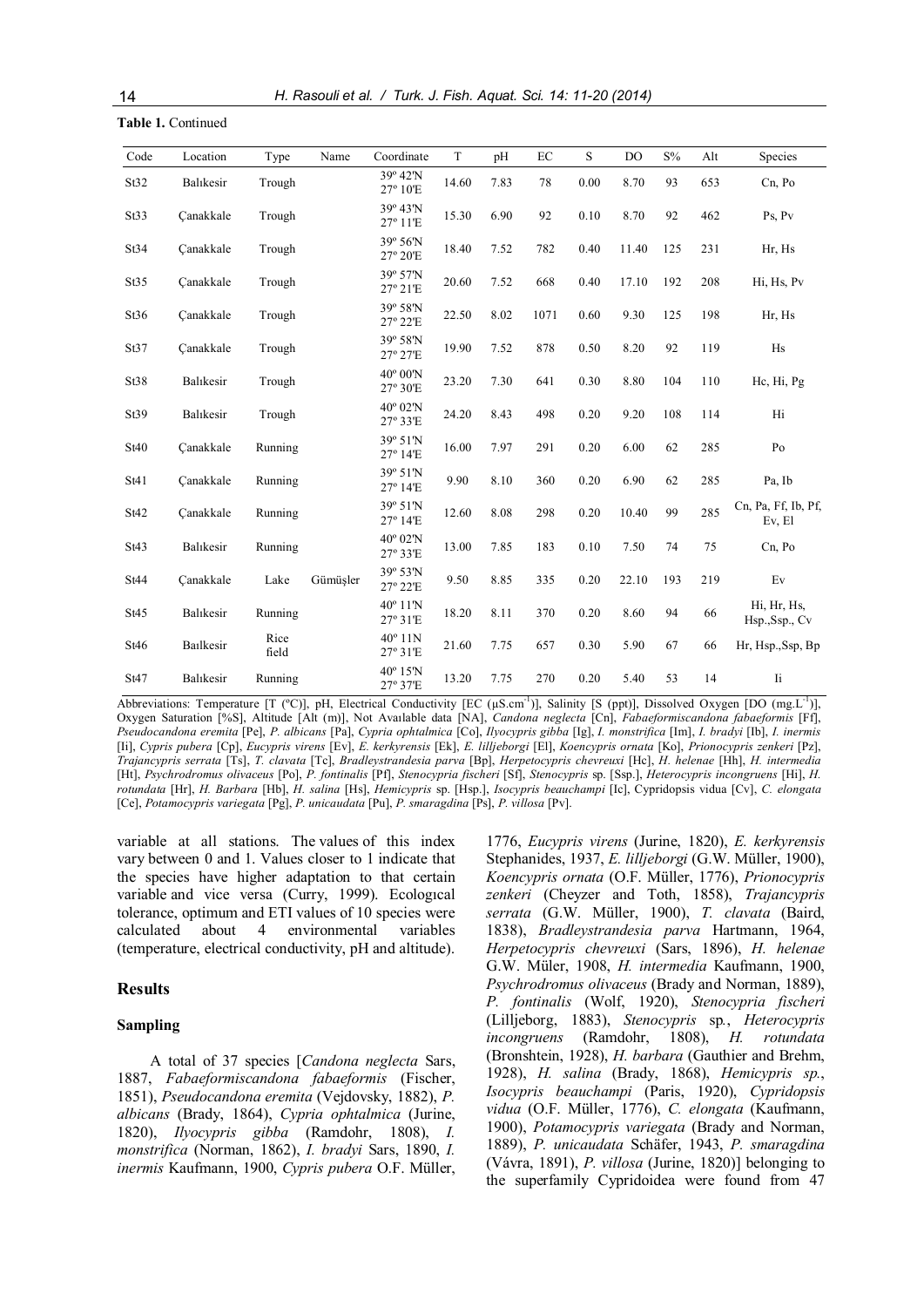stations. Of which, three species (E. kerkyrensis, C. elongata and B. parva) were new records for the freshwater ostracod fauna of Turkey. Bisexual populations of three species (T. serrata, P. olivaceus and I. inermis) were also recorded for the second time from Anatolia.

### Statistical Results

In average, 3 species per station was found when station 16 had the highest numbers of species (7 spp.). Among the species, H. rotundata with about 40% of frequency was the most encountered species. In contrast, P. eremita, H. helenae, H. intermedia, H. chevreuxi, P. zenkeri, P. fontinalis, C. elongata, P. unicaudata, P. variegata, I. beauchampi and B. parva with one time occurrence had the lowest frequency  $(2.12\%)$ .

Four common species  $[P. *villosa*$  ( $r = -0.426$ ,  $P =$ 0.004), C. neglecta (r = -0.408, P = 0.007), H. salina  $(r = 0.376, P = 0.013)$  and *E. lilljeborgi*  $(r = 0.306, P =$ 0.046)] displayed significant correlation to electrical conductivity. When P. villosa and C. neglecta showed a strong  $(P<0.01)$  negative correlation, the other two species  $(H. \text{salina}$  and  $E. \text{l}$ . lilljeborgi) showed strong  $(P<0.05)$  positive correlation (Table 2).

Candona neglecta had a negative correlation with salinity  $(r = -0.440, P = 0.003)$  which was the most powerful correlation compared with other species such as H. salina ( $r = 0.366$ ,  $P = 0.016$ ), P. villosa (r = -0.338, P = 0.027) and E. lilljeborgi (r =  $0.336, P = 0.026$ .

Potamocypris villosa  $(r = -0.381, P = 0.012)$ showed negative correlation with pH while C. pubera was the only species showing a significant correlation to altitude ( $r = 0.390$ ,  $P = 0.010$ ). There are no other species found in a meaningful relationship to temperature.

Table 3 shows optimum,tolerance and ETI values for 10 most abundant species. High ETI values were mostly estimated for cosmopolitan species. In addition, having tolerance values more/less than average reveals that species were able to tolerate changes in wide/narrow ranges of fluctuations. Furthermore, scores related to the optimal column show suitable conditions for the relevant species.

#### **Discussion**

In addition to the new records for Turkey, there are also some species found for the first time from their encountered regions. For example, St4 is located in vicinity of Lake "Acı Göl" (Afyon - Turkey). Altınsaçlı and Mezquita (2008) have already reported 13 ostracods from this lake. Two species (H. salina and *H. incongruens*) reported in the present study were common but *E. lilljeborgi* was the new record for this lake.

The ostracod population of Lake Eğridir were previously investigated by Özuluğ et al. (2001) and Altınsaçlı (2001). Ilyocypris gibba and C. pubera were 2 common species between these and the present study. However, F. fabaeformis, P. albicans and H. rotundata were the new species for the lake area.

Isocypris beauchampi, S. fischeri and C. pubera have previously been reported from Diyarbakır region by some studies (Margaritora, 1977; Gülen et al., 1996; Akdemir and Külköylüoğlu, 2011; Külköylüoğlu et al., 2012b). During this study, we reported P.villosa the addition species to the fauna of this area (St22). In Turkey, K. ornata has been reported only one time so far (Ustaoğlu et al., 2003). It was found from a shallow lake situated on the Northwest of Izmir (Sazlıgöl) between February and May. We recorded this species from 2 stations. One of them is Akören Lake, a shallow temporary lake (St17) and the second one is Sobe Lake (St21) both on May. Now, it seems that the distribution area of this stenochronal species expanded through Turkey.

The exact systematical position of P. eremita is

Table 2. Spearman Rank Correlation between species and five environmental variables

|     |                         | <b>Cn</b>                | Pa       | Hi    | Hr       | Hs            | C <sub>p</sub> | P <sub>V</sub>           | Ev       | El            | Ig       |
|-----|-------------------------|--------------------------|----------|-------|----------|---------------|----------------|--------------------------|----------|---------------|----------|
|     | Correlation Coefficient | $-0.198$                 | 0.026    | 0.160 | 0.196    | 0.225         | 0.158          | 0.116                    | $-0.095$ | $-0.109$      | 0.065    |
|     | $Sig. (2-tailed)$       | 0.202                    | 0.870    | 0.306 | 0.208    | 0.146         | 0.312          | 0.460                    | 0.543    | 0.487         | 0.679    |
|     | N                       | 43                       | 43       | 43    | 43       | 43            | 43             | 43                       | 43       | 43            | 43       |
|     | Correlation Coefficient | $-0.224$                 | 0.094    | 0.106 | 0.087    | 0.028         | 0.110          | $-0.381^{(*)}$           | 0.184    | 0.135         | 0.039    |
| pH  | $Sig. (2-tailed)$       | 0.148                    | 0.547    | 0.500 | 0.578    | 0.857         | 0.481          | 0.012                    | 0.236    | 0.388         | 0.805    |
|     | N                       | 43                       | 43       | 43    | 43       | 43            | 43             | 43                       | 43       | 43            | 43       |
|     | Correlation Coefficient | $-0.408$ <sup>(**)</sup> | $-0.202$ | 0.297 | 0.289    | $0.376^{(*)}$ | 0.088          | $-0.426$ <sup>(**)</sup> | 0.048    | $0.306^{(*)}$ | $-0.001$ |
| Ec  | $Sig. (2-tailed)$       | 0.007                    | 0.193    | 0.053 | 0.060    | 0.013         | 0.573          | 0.004                    | 0.758    | 0.046         | .997     |
|     | N                       | 43                       | 43       | 43    | 43       | 43            | 43             | 43                       | 43       | 43            | 43       |
|     | Correlation Coefficient | $-0.440$ <sup>(**)</sup> | $-0.145$ | 0.290 | 0.293    | $0.366^{(*)}$ | 0.056          | $-0.363^{(*)}$           | 0.090    | $0.338^{(*)}$ | $-0.071$ |
| S   | $Sig. (2-tailed)$       | 0.003                    | 0.353    | 0.059 | 0.056    | 0.016         | 0.722          | 0.017                    | 0.565    | 0.027         | .649     |
|     | N                       | 43                       | 43       | 43    | 43       | 43            | 43             | 43                       | 43       | 43            | 43       |
|     | Correlation Coefficient | 0.146                    | 0.026    | 0.062 | $-0.012$ | $-0.229$      | $0.390^{(**)}$ | 0.026                    | 0.199    | 0.213         | 0.246    |
| Alt | Sig. $(2$ -tailed $)0$  | 0.350                    | 0.866    | 0.691 | 0.941    | 0.140         | 0.010          | 0.870                    | 0.201    | 0.170         | .111     |
|     | N                       | 43                       | 43       | 43    | 43       | 43            | 43             | 43                       | 43       | 43            | 43       |

\*\* Correlation is significant at the 0.01 level (2-tailed).

\* Correlation is significant at the 0.05 level (2-tailed).

Abbreviations: Correlation Coefficient (r), Significancy (P) and Number of examined samples (N). Others have been given in Table 1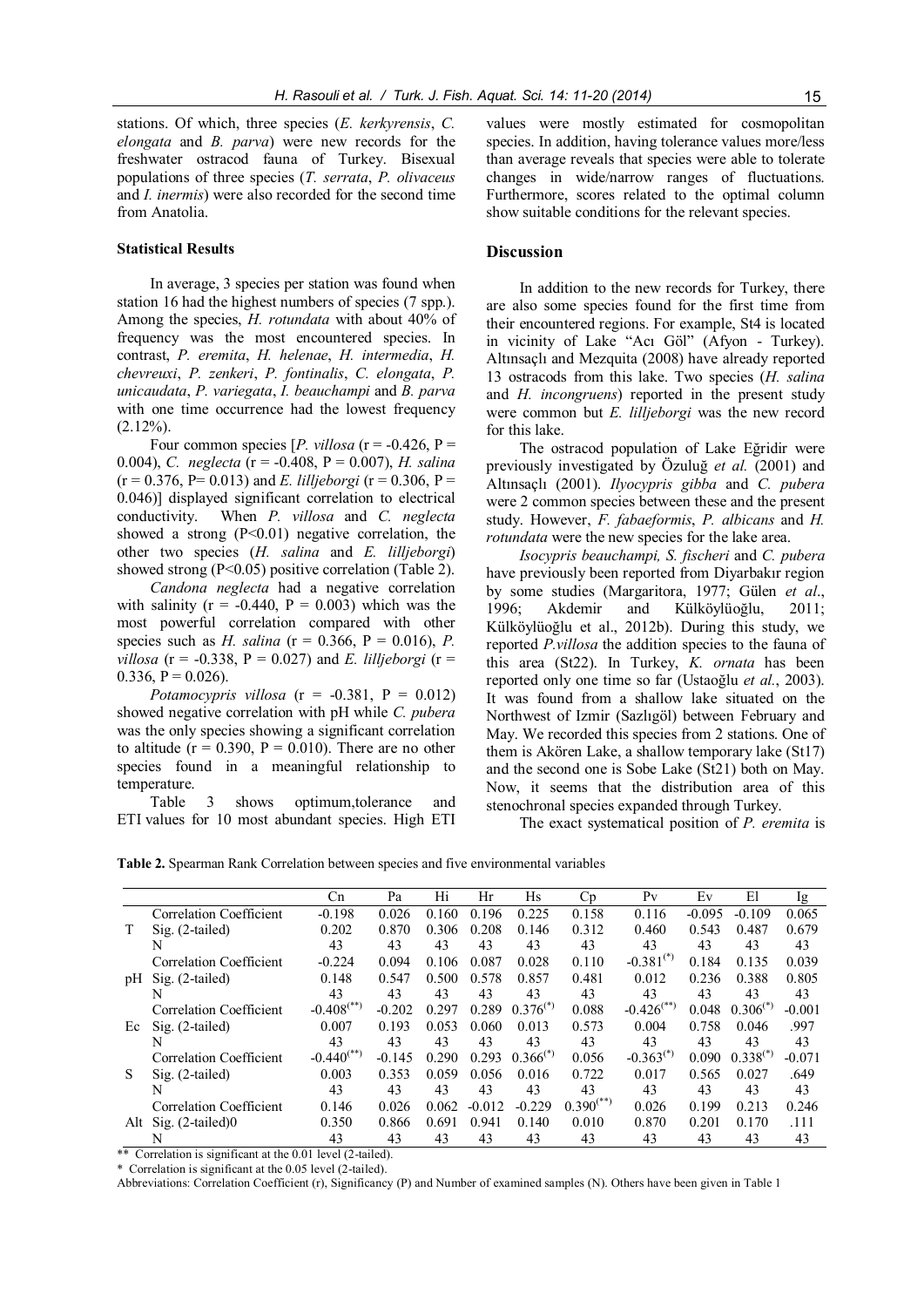16 H. Rasouli et al. / Turk. J. Fish. Aquat. Sci. 14: 11-20 (2014)

|         | Max<br>Code<br>Count |      |       | T       |      |           | pH                 |      |         | EC      |      | Alt     |          |       |  |
|---------|----------------------|------|-------|---------|------|-----------|--------------------|------|---------|---------|------|---------|----------|-------|--|
|         |                      |      | $u_k$ | $t_{k}$ | ETI  | $u_k$     | $t_k$              | ETI  | $u_k$   | $t_k$   | ETI  | $u_k$   | $t_{k}$  | ETI   |  |
| Cn      | 9                    | 52   | 16.55 | 3.08    |      | 0.49 7.82 | 0.57               | 0.60 | 978.59  | 1780.22 | 0.52 | 907.68  | 426.42   | 0.78  |  |
| Pa      | 5                    | 56   | 18.20 | 5.26    |      |           | $0.96$ 8.45 $0.30$ | 0.26 | 362.03  | 51.95   | 0.01 | 830.18  | 489.06   | 0.80  |  |
| Ig      | 6                    | 229  | 23.56 | 3.74    | 0.72 | 8.97 0.41 |                    | 0.65 | 1662.80 | 461.44  | 0.18 | 967.18  | 80.57    | 0.28  |  |
| Cp      | 11                   | 9161 | 16.06 | 1.88    |      |           | $0.72$ 8.25 0.24   | 0.49 | 658.67  | 349.60  | 0.20 | 1635.00 | 217.69   | 0.57  |  |
| Ev      | 8                    | 59   | 17.65 | 2.95    |      |           | $0.96$ 8.00 0.59   | 0.76 | 841.08  | 556.21  | 0.15 | 1271.45 | 340.53   | 0.76  |  |
| El      | $\overline{7}$       | 593  | 20.16 | 4.63    | 0.77 | 8.49      | 0.62               | 0.53 | 1932.32 | 768.53  | 0.26 | 991.00  | 110.52   | 0.72  |  |
| Hi      | 14                   | 3760 | 21.15 | 3.42    |      |           | $0.68$ 8.34 1.03   | 0.87 | 2399.10 | 3297.33 | 0.86 | 861.87  | 725.09   | 0.97  |  |
| Hr      | 15                   | 715  | 21.46 | 3.11    | 0.68 |           | 8.12 0.67          | 0.70 | 778.67  | 878.01  | 0.25 | 550.99  | 492.52   | 0.85  |  |
| Hs      | 11                   | 2242 | 20.38 | 1.36    | 0.62 |           | 7.96 0.74          | 0.65 | 1971.73 | 1996.31 | 0.50 | 444.75  | 399.06   | 0.779 |  |
| $P_{V}$ | 8                    | 6960 | 19.12 | 1.25    | 0.65 |           | 7.93 0.36 0.46     |      | 276.34  | 83.70   | 0.05 | 1012    | 10.31.93 | 0.89  |  |
| Mean    |                      |      | 18.53 | 3.06    | 0.72 |           | 8.23 0.55          | 0.60 | 1022.33 | 962.79  | 0.30 | 940.01  | 364.60   | 0.74  |  |
| Maxi    |                      |      | 23.56 | 5.26    | 0.96 |           | 8.97 1.03          | 0.87 | 3297.33 | 3485.85 | 0.86 | 1635.00 | 725.09   | 0.97  |  |
| Min     |                      |      | 10.12 | 1.25    | 0.49 |           | 7.82 0.24 0.26     |      | 51.95   | 50.67   | 0.01 | 444.75  | 80.57    | 0.28  |  |
| S.D.    |                      |      | 3.78  | 1.31    | 0.14 |           | 0.34 0.23          | 0.17 | 744.29  | 1032.31 | 0.26 | 336.10  | 204.39   | 0.19  |  |

Table 3. Optimum (uk), Tolerance (tk) and ETI values of 10 species along with numbers of occurrences (Count)

Abbreviations have been given in Table 1.

somewhat doubtful, Martens and Savatenalinton (2011) used the oldest systematic and put it in the genus Pseudocandona Kaufmann, 1900. However, Karanovic (2012) replaced it into the genus Typhlocypris Vejdovsky, 1882. Gülen (1985b) reported this species from a water supply reservoir (Bentler, Istanbul) as the first occurrence from Turkey. Altınsaçlı and Griffiths (2002) stated that P. eremita normally is found from ground waters. In the present study it was reported from a trough at 991 m a.s.l. in Denizli

So far, 41 bisexual populations of various ostracod species have been reported from Turkey. (Gülen, 1985a; Külköylüoğlu et al., 2012a; Sarı et al., 2012). Among them, males of I. inermis were found from five different slow running water at Bolu and Erzincan provinces (Turkey) in summer 2006 by Sarı et al. (2012). During the present study, we collected bisexual population of *I. inermis* (16 $\delta$  and 62 $\Omega$ ) from input water of a small pool in Kırşehir Province (St18). It is now contributed that distribution area of this species' bisexual populations is probably much broader than previously known. Gülen et al. (1994) described males of T. serrata for the first time from Turkey. They found only one male accompanied by 2 female individuals from Lake Erçek (Van, Turkey). We were able to collect bisexual individuals of this species (187 $\circ$  and 158 $\circ$ ) from littoral zone of Lake Gölyüzü (St28) in Ağrı Province. Since these two regions, where bisexual populations of T. serrata were found, are geographically close in distance, this may imply its limited geographical distribution is in eastern parts of Turkey. Similarly, former reports of the bisexual populations of P. olivaceus from Turkey include Lake Karamık in Afyon (Gülen, 1985a), Lake Sapanca in Sakarya (Altınsaçlı, 1997) and three springs around the Lake Aladağ in Bolu (Külköylüoğlu and Yılmaz, 2006). In the present study, we collected both males and females  $(32\sigma)$  and 58 $\circ$ ) from the littoral zone (depth <50 cm) of Lake Karakuyu in Afyon. Such new findings of some bisexual populations in Turkey may be important in terms of understanding their distribution and ecological preferences. In such a case, ecological similarities of particular habitats from which species were reported can be taken into consideration. For example, these studies mentioned above have at least two common information that they are all shallow and relatively cool habitats. Due to lack of knowledge on ecology, the conclusion cannot be generalized at the moment.

Correlations, optimum, tolerance and ETI values indicated that various species have a specific optimal level and a tolerable range for different variables. For example, the highest abundance of P. villosa in habitats with low electrical conductivity showed its tendency for living in freshwater conditions. These results can reveal that this taxon is not well adapted to a wide variations of electrical conductivity (low ETI).

Candona neglecta is a cosmopolitan species tolerating anaerobic conditions in low-oxygenated waters (Dügel et al., 2008). In addition, Karakaş Sarı and Külköylüoğlu (2008) explained a negative correlation between the occurrence of this bisexual Candonid species and dissolved oxygen. Roca and Baltanás (1993) encountered this species in cold water bodies of Spain. Bronshtein (1947) introduced C. neglecta as a stenothermal ostracod species. In contrary point, Külköylüoğlu and Sarı (2011) proposed that this cosmopolitan ostracod can tolerate a wide range of temperature values. According to the findings of this study, the optimal temperature for this species is low ( $u_k = 16.55$ °C) and the tolerance is relatively moderate ( $t_k$  = 3.08). This eurychronal ostracod is able to live in a wide range of pH (Külköylüoğlu, 2005; Külköylüoğlu et al., 2010).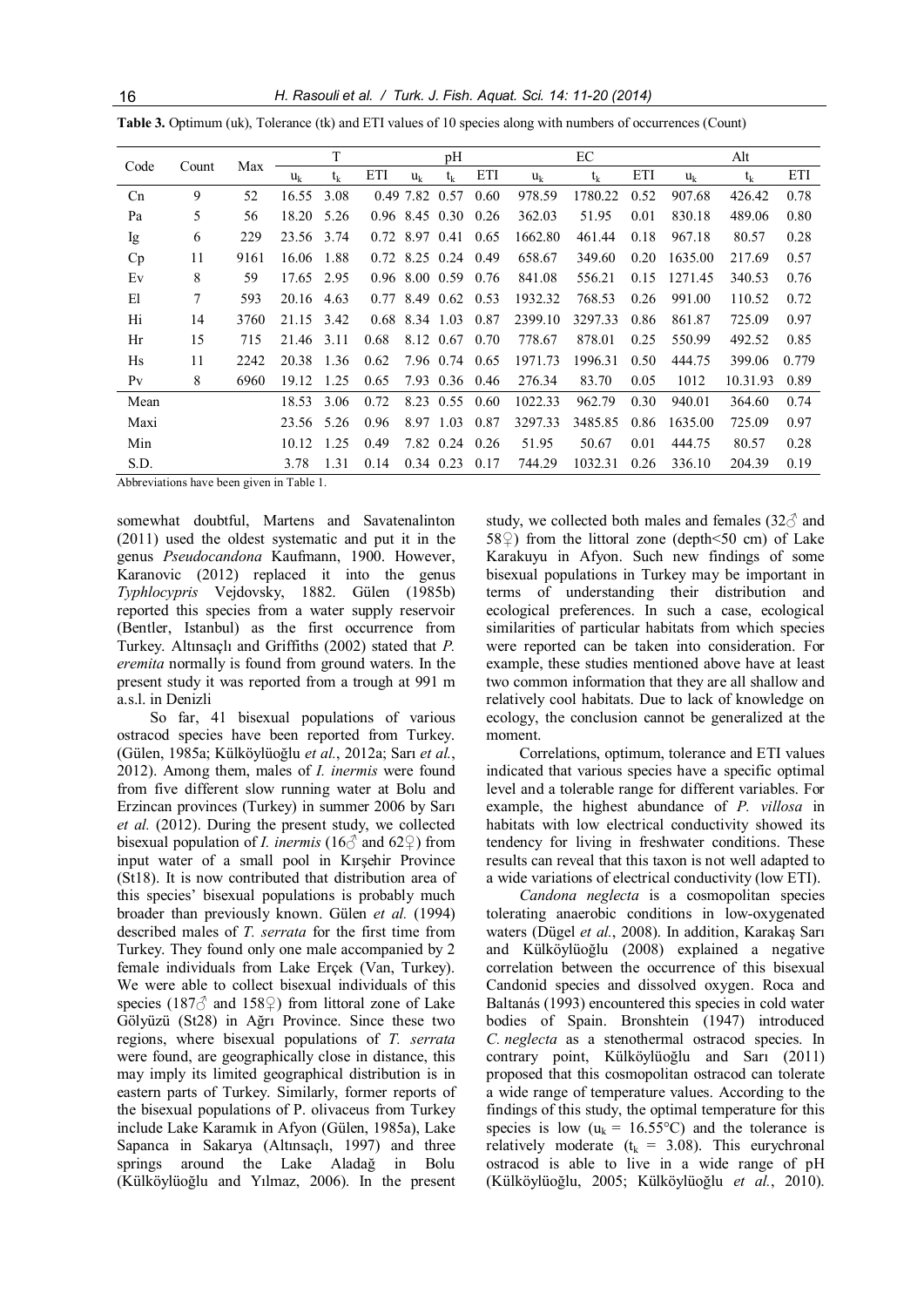Estimated pH optimum and tolerance ( $u_k = 7.82$ ,  $t_k =$ 0.57) of present study prove that this species prefers alkaline environments.

Pseudocandona albicans inhabits stagnant or slow-flowing water bodies (Henderson, 1990). Meisch (2000) remarked that this mesohalophilic ostracod can tolerate salinity ranges up to 5.5 ppt. Despite the findings of Külköylüoğlu et al. (2010) in the Lake Sünnet (Bolu-Turkey), our estimated ETI  $(0.96)$ , optimum  $(18.20^{\circ}$ C) and tolerance value  $(5.26)$ about temperature were higher than those of studies. The results of present study for the optimum values of pH ( $u_k = 8.45$ ), temperature ( $u_k = 18.20$ °C) and electrical conductivity ( $u_k = 362.03 \mu S.cm^{-1}$ ) were closer to the findings of Mezquita et al. (1996) in Spain. Having a high pH optimum value, low tolerance to the changes of this variable ( $t_k = 0.30$ ) and lower pH-ETI value (0.26) indicate being a probable resident of alkaline (7.9 - 8.7) environments.

Ilyocypris gibba is a widespread summer form ostracod preferring springs, rivers, streams, ditches, canals and rice fields, scarcely dwelling in temporary waters (Meisch, 2000). Although, it is a good swimmer, it prefers environments with muddy or sandy bottom (Klie, 1938; Bronshtein, 1947). According to the results of this study, this species may have a strong tendency to live in warm water  $(uk=23.56^{\circ}C)$ , and can tolerate the variation of this factor in a relatively wide range (tk=3.74). Indeed, our findings partially confirmed the claim of Hartmann and Hiller (1977) about the polythermophilic feature of this taxon. It was found from stations within range of 150-1940 μS.cm-1 electrical conductivity. Hence, these findings do not reflect any adaptation to the variations of electrical conductivity (ETI=0.18 and tk=461.44). However, it prefers an environment with high electrical conductivity  $(uk=1662.80 \mu S.cm^{-1})$ . During this research the individuals of *I. gibba* were occurred in a narrow altitude interval (922-1412 m).

Cypris pubera is an oligohalophilic ostracod species and an active swimmer that it can be found from slow-flowing streams, paddy fields and fish ponds (Meisch, 2000; Altınsaçlı and Griffiths, 2001). Mezquita et al. (1999a) assumed that C. pubera was a stenochronal species occurring in certain seasons. Similarly, Altınsaçlı and Mezquita (2008) reported this species from Acıgöl (Afyon - Turkey) only during spring season. In spite of its preference to live in relatively cold waters  $(u_k=16.06^{\circ}C)$  it, however, observed in warm waters (St37, T=25.9°C, this study). Cypris pubera has a limited ability to tolerate pH changes ( $t_k$ =0.24). The estimated optimum value about electrical conductivity ( $u_k = 658.67 \mu S.cm^{-1}$ ) for this ostracod is low and tolerance ( $t_k$ =349.60) and ETI (0.20) values showed that this species may not adapt sudden changes of electrical conductivity. So, these results enhance the oligohalophilic attribute of C. pubera. According to the correlation results (Table, 2), distribution of C. pubera is in related with altitude.

Additionally, this ostracod with a low tolerance (217.69) prefers high altitudes ( $u_k$  = 1635 m).

Eucypris virens was another frequently occurring species. It is most likely called cosmocieus species due to its cosmopolitan distribution and relatively high tolerance ranges to different environmental variables. Both sexual and parthenogenetic populations (sympatric coexistence) were reported from the aquatic bodies of Spain and Poland with wide ecological tolerance (Martins et al., 2009). According to the findings of Mezquita et al. (1999a, b) a wide range of salinity and electrical conductivity can be tolerated by this species. However, our statistics showed a weak tolerance  $(t_k =$ 556.21) and low ETI value (0.15) for the electrical conductivity. Delorme (1991) proposed that this species can be found in waters with pH more than 9. We found this species from an alkaline (pH=9.47) temporary water body. The species also showed relatively higher ETI value for temperature (0.96), pH (0.76) and altitude (0.76) than the means of all species. The lack of potent correlation between this species and various environmental variables support the cosmocieus trait of this species.

Eucypris lilljeborgi is one of the rare species of this genus and therefore its biological characteristics are poorly known. It is however known that this species normally inhabits meadowlands and is a stenochronal spring form (Klie, 1938). In the present study individuals were collected from running waters, temporary waters and from littoral zone of lakes with temperature between 12.6-25.2°C. Therefore, high adaptation for temperature (0.77) can be probable for this species when it generally prefers relatively warm waters  $(u_k=20.16^{\circ}\text{C})$  and can resist against temperature fluctuations ( $t_k=6.31$ ). According to Table 2, there are meaningful and positive correlations between the abundance of E. lilljeborgi and two environmental factors, salinity and electrical conductivity.

Heterocypris incongruens' various types enable to produce resistant eggs to desiccated period of its habitats (Rossi et al., 2011). Due to this ability, they usually inhabit the floor of troughs, small ponds and other temporary freshwater environments (Henderson, 1990). We found some populations of this species from some temporary waters, troughs and waters located proximity of two Lakes (Acı Göl and Karataş) connected with lakes' water. Benzie (1984) in his observation done in a pool in Ghana remarked that diurnal migrations of this species (bisexual population) was in result of reductions in oxygen concentration, however, Green (1959) proposed that H. incongruens showed a great tolerance to oxygen depletion. Meisch (2000) described this ostracod as an indicator of pollution in freshwater habitats. As a result, widespread distribution of this species can be due to a high ETI and tolerance against the changes of various environmental variables.

Some studies revealed the predatory and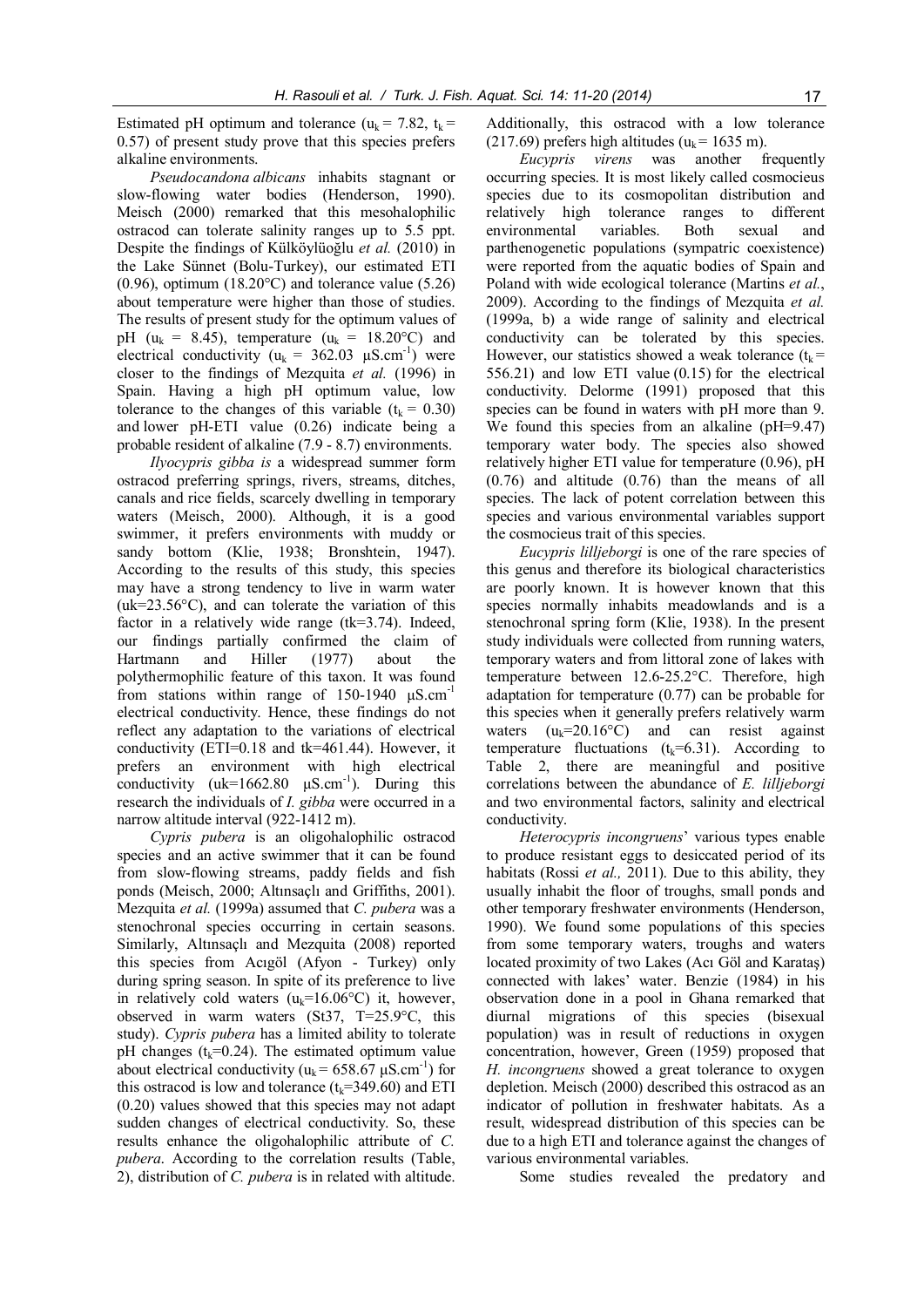cannibalistic behavior of H. incogruens (Gray et al., 2010; Ottonello and Romano, 2011; Rossi et al., 2011). They showed that this species is able to consume frog eggs, tadpoles, larvae of dragonflies, chironomids, ostracods and even other individuals of their population.

Heterocypris rotundata lives in the littoral zone of lakes and small pools. This halophilic ostracod (Bronshtein, 1947) is able to resist a gradual increase in salinity (Meisch, 2000). In present study although some populations of this species were found from habitats with low electrical conductivity, some others were found from habitats with electrical conductivity around  $2760$   $μ$ S.cm<sup>-1</sup> (St26). Therefore, individual numbers of this species were not correlated with this variable. Calculated ETI value about altitude (0.86) was high and shows the high ability of this species to live in various altitudes. Thus, there was no statistically important relationship between altitude and occurrence of this species. In terms of pH, H. rotundata is capable to tolerate the variations in a wide range ( $t_k$ =0.67). We found H. rotundata often from alkaline waters with pH ranging from 7.20 to 9.30.

Heterocypris salina is a diurnally active ostracoda which individuals were inactively accumulated near the surface of water during the dark periods (Ganning, 1967). Klie (1938) indicated that Heterocypris salina is an oligohaline and mesohaline ostracod, implying its abundance from inland salty and brackish waters. According to the findings of the present study, meaningful, positive correlation between abundance and electrical conductivity and salinity of habitats reveal the tendency of this species to live abundantly in habitats with high levels of salinity. This is also visible among the results of Table 3 which estimated optimum value for electrical conductivity is high (uk =  $1971.73 \mu$ S.cm<sup>-1</sup>). In the meantime, the wide tolerance for electrical conductivity (tk=1996.31) proves being a Euryhaline species. Then, occurrence of this species from a running water with 0.2 ppt (st45) as well from a salty lake with 50 ppt of salinity (st4) is not surprising due to the fact of its euryhaline feature. Ganning (1971) also found a population of this species from a eutrophic salty habitat. Potamocypris villosa prefers clear and well oxygenated waters. The individuals have relatively high resistance against freezing. drying and eutrophication (Bronshtein, 1947). Külköylüoğlu and Sarı (2011) in Bolu (Turkey) estimated a high optimum value for pH that our results consistent with their results. P. villosa adapted to live in different altitudes (ETI=0.89).The estimated optimal electrical conductivity and also toleration to the changes of this factor of this species are low  $(u_k=276.34, t_k=83.70)$ . Thus, being a negative and potent relationship between this variable and the number of encountered individuals could be a logical result.

In conclusion, although a large number of

cosmopolitan species can tolerate variations of many environmental factors in broad range, nevertheless, sometimes they show a dependency on some variables. It seems that the distribution and abundance of species can also be dependent on some other biotic factors such as predation and competition that we did not focused on them here. We suggest that further studies including biotic and abiotic factors can be done in the variety of habitats. This is what Ganning (1976) remarked.

### Acknowledgment

A part of the work contains samples provided by the Scientific Research Project (BAP) of Faculty of Fisheries of Ege University (2010.SÜF.002). First author would like to appreciate Prof. Dr. M. Ruşen USTAOĞLU as the director of the project.

## References

- Akdemir, D. and Külköylüoğlu, O. 2011. Freshwater Ostracoda (Crustacea) of Diyarbakır province, including a new report for Turkey. Turkish Journal of Zoology, 35(5): 671-675. doi: 10.3906/zoo-0912-32
- Altınsaçlı, S. 1997. The Ostracoda (Crustacea) fauna of Lake Sapanca. İstanbul Üniversitesi Fen Fakültesi Biyoloji Dergisi 60: 17–45.
- Altınsaçlı, S. 2001. A study on the seasonal distribution of Ostracoda (Crustacea) species found in Lake Eğirdir (Isparta, Turkey). Turkish Journal of Zoology, 25: 431-439. doi: 10.1080/09397140.2002.10637941
- Altınsaçlı, S. and Griffiths, HI. 2001. The freshwater Ostracods Hungarocypris and Leucocythere from Turkey. Crustaceana, 74: 681-688. doi: 10.1163/156854001750377957
- Altınsaçlı, S. and Griffiths, HI. 2002. A review of the occurrence and distribution of the recent non-marine Ostracoda (Crustacea) of Turkey. Zoology in the Middle East, 27(1): 61-76. doi: 10.1080/09397140.2002.10637941
- Altınsaçlı, S. Mezquita, F. 2008. Ostracod fauna of Salt Lake Acıgöl (AcıTuz) (Turkey). Journal of Natural History, 42: 1013-1025. doi: 10.1080/00222930701851735
- Benzie, J.A.H. 1984. Small scale diurnal migrations by Heterocypris incongruens (Ramdohr, 1808) (Ostracoda: Cyprididae) in a temporary pool, Ghana, West Africa. Journal of Crustacean Biology, 4(1): 63- 65.
- Bronshtein, Z.S. 1947. Ostracodes des Eauxdouces. Institut Zoologique de l'Academie des Sciences de l'USSR, Nouvelle Serie.
- Curry, B.B. 1999. An environmental tolerance index for ostracods as indicators of physical and chemical factors in aquatic habitats. Palaeogeography, Palaeoclimatology, Palaeoecology, 148(1): 51–63.
- Daday, E. 1903. Mikroskopische Süßwassertiere aus Kleinasien. Sitzungsberichte der Kaiserlichen Akademie der Wissenschaften, mathematsichnaturwissenschaftliche Classe (Abteilung 1), 112: 139–167.
- De Deckker, P. and Forester, R.M. 1988. The use of ostracoda to reconstruction of continental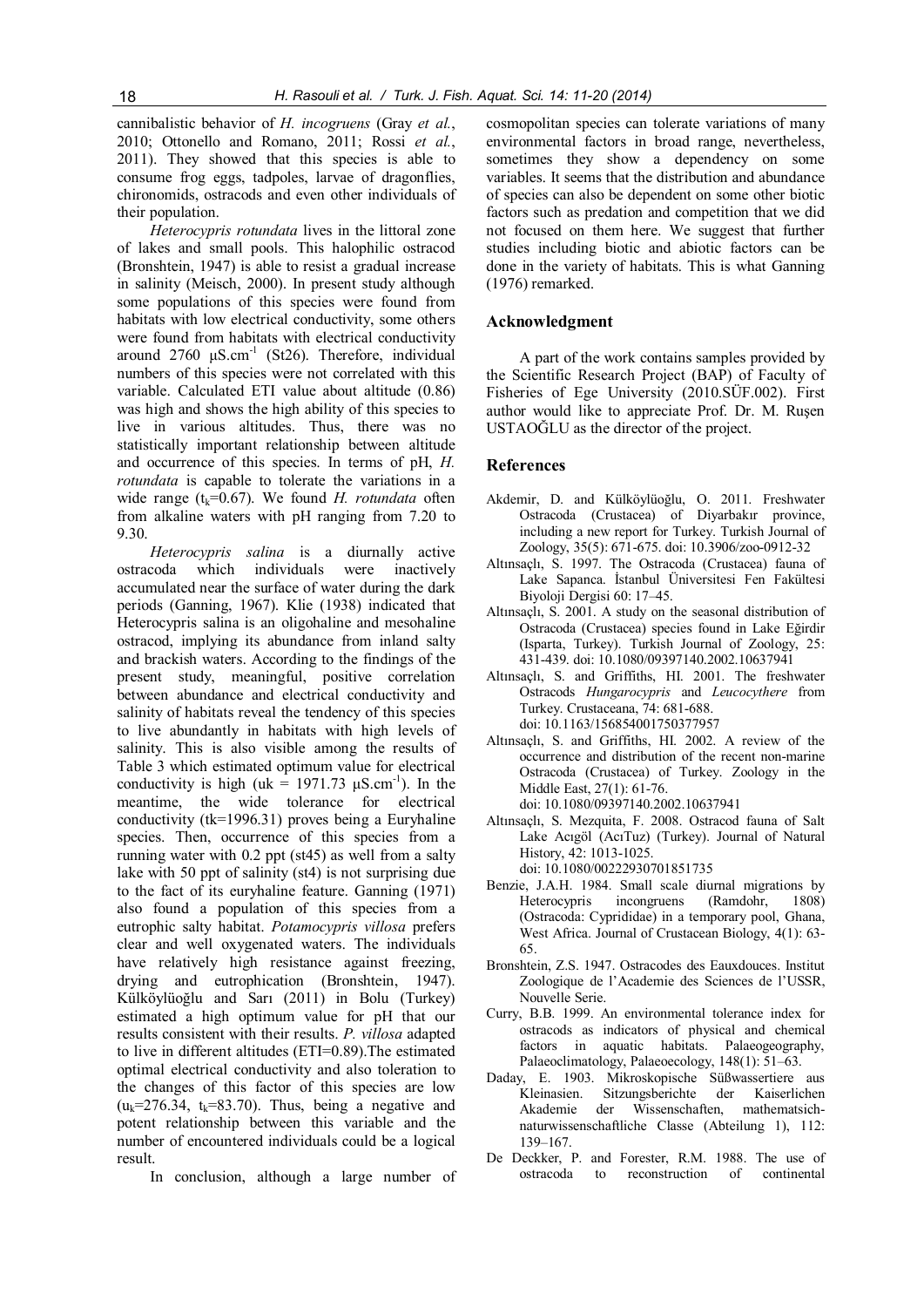palaeoenvironmental records. in: P. De Deckker, J.P. Colin and J.P. Peypouquet (Eds.) Ostracoda in the Earth Sciences, 175-199.

- Delorme, LD. 1991. Ostracoda. In: JH. Thorp, A.P Covich Eds. Ecology and classification of North American freshwater invertebrates. Academic Press, San Diego: 691-722.
- Dügel, M., Külköylüoğlu, O. and Kılıç, M. 2008. Species assemblages and habitat preferences of Ostracoda (Crustacea) in Lake Abant (Bolu, Turkey). Belgian Journal of Zoology, 138: 50-59.
- Ganning, B. 1967. Laboratory experiments in the ecological work on rockpool animals with special notes on the ostracod Heterocypris salinus. Helgoländer wissenschaftliche Meeresuntersuchungen, 15: 27-40.
- Ganning, B. 1971. On the ecology of Heterocypris salinus, H. incongruens and Cypridopsis aculeata (Crustacea : Ostracoda) from Baltic brackish-water rockpools. Marine Biology, 8: 271-279.
- Gray, E.P., Nunziata, S., Snodgrass, J.W., Ownby, D.R. and Havel, J.E. 2010. Predation on Green Frog Eggs (Rana clamitans) by Ostracoda. Copeia, 2010(3): 452- 456. doi: 10.1643/CH-09-074
- Green, J. 1959. Pigmentation of an ostracod, Heterocypris incongruens. The Journal of Experimental Biology, 36: 575-582.
- Gülen, D. 1985a. Bisexual Ostracoda (Crustacea) populations in Anatolia. İstanbul Üniversitesi Fen Fakültesi Mecmuesi, Seri B 50: 81-86.
- Gülen, D. 1985b. The species and distribution of the group of Podocopa (Ostracoda-Crustacea) in freshwaters of western Anatolia. İstanbul Üniversitesi Fen Fakültesi Biyoloji Mecmuası: 50: 65–82.
- Gülen, D., Altınsaçlı, S., Kubanç, C. and Kılıç, M. 1994. Türkiye Ostracoda (Crustacea) Faunası. The TBAG project report, 989: 1-45.
- Gülen, D., Özuluğ, O. and Bilgin, H. 1996. Kabaklı kaynağı (Diyarbakır) Ostracod (Crustacea) faunası. XIII Ulusal Bioloji Kongresi Tebliğleri, İstanbul: 162-172.
- Hartmann, G. 1964. Asistische Ostracoden, systematische und zoogeographische unter suchungen. Internationale revue der gesamten hydrobioloie (Systematische Beihefte), Berlin 3: 1-155.
- Hartmann, G. and Hiller, D. 1977. Beitragzurkenntis der Ostracoden fauna des Harzes und seines nördlichen Vorlandes (unter besonderer Berücksichtigung des Männchens von Candona candida), Jahre 125 Naturwissenschaftlicher Verein Goslar: 99-116.
- Henderson, PA. 1990. Freshwater Ostracods synopses of the British fauna. Universal Book Services/Dr W. Backhuys, Netherlands, 228 pp.
- Juggins, S. 2003. C2 user guide. Software for ecological and palaeoecological data analysis and visualization. University of Newcastle, Newcastle upon Tyne, UK, 73 pp.
- Karakaş Sarı, P. and Külköylüoğlu, O. 2008. Comparative ecology of Ostracoda (Crustacea) in two rheocrene springs (Bolu, Turkey). The Ecological Research, 23: 821-830. doi: 10.1007/s11284-007-0444-2
- Karanovic, I. 2012: Recent freshwater Ostracods of the world, Crustacea, Ostracoda, Podocopida, Springer Heidelberg Dordrecht, London, New York, 608 pp.
- Klie, W. 1938. Ostracoda. In: F. Dahl, M. Dahl and H. Bischoff (Eds.), Die Tierwelt Deutschlands und der Angrenzenden Meeresteile, Verlag Von Gustav Fischer, Jena: 1-230.
- Külköylüoğlu, O. 2005. Ecology and phenology of freshwater Ostracods in Lake Gölköy (Bolu, Turkey). Aquatic Ecology, 39: 295-304. doi: 10.1007/s10452- 005-0782-5
- Külköylüoğlu, O., Akdemir, D. and Yüce, R. 2012b. Distribution, ecological tolerance and optimum levels of freshwater Ostracoda (Crustacea) from Diyarbakır, Turkey. Limnology, 13: 73-80. doi: 10.1007/s10201- 011-0357-1
- Külköylüoğlu, O., Dügel, M., Balcı, M., Deveci, A., Avuka, D. and Kılıç, M. 2010. Limnoecological relationships between level fluctuations and Ostracoda (Crustacea) Species composition Lake Sünnet (Bolu, Turkey). Turkish Journal of Zoology, 34: 429-442. doi: 10.3906/zoo-0904-17
- Külköylüoğlu, O. and Sarı, N. 2011. Ecological characteristics of the freshwater Ostracoda in Bolu Region (Turkey). Hydrobiologia, 688: 37-46. doi: 10.1007/s10750-010-0585-0
- Külköylüoğlu, O., Sarı, N., Akdemir, D., Yavuzatmaca, M. and Altinbağ, C. 2012a. Distribution of Sexual and Asexual Ostracoda (Crustacea) from Different Altitudinal Ranges in the Ordu Region of Turkey Testing the Rapoport Rule. High Altitude Medicine and Biology, 13(2): 126-137. doi: 10.1089/ham.2011.1111
- Margaritora, FG., Stella E. and Mastrantuono L. 1977. Contributo allo studio della fauna ad Entomostraci delle acque temporance della Turchia Asiatica. Rivista di Biologia 16: 151–172.
- Martins, M.J.F., Vandekerkhove, J., Mezquita, F., Schmit, O., Rueda, J., Rossetti, G. and Namiotko, T. 2009. Dynamics of sexual and parthenogenetic populations of Eucypris virens (Crustacea: Ostracoda) in three temporary ponds. Hydrobiologia, 636: 219–232. doi: 10.1007/s10750-009-9952-0
- Meisch, C. 2000. Freshwater Ostracoda of western and central Europe. Suesswasserfauna von Mitteleuropa. SpektrumAkademischerVerlag, Heidelberg, Berlin, 522 pp.
- Mezquita, F., Griffiths, HI., Dominguez, M.I. and Lozano-Quilis, M.A. 2001. Ostracoda (Crustacea) as ecological indicators: a case study from the Iberian Mediterranean brooks. Archiv für Hydrobiologie, 150: 545–560.
- Mezquita, F., Hernandez, R. and Ruede, J. 1999a. Ecology and distribution of Ostracods in a polluted Mediterranean river. Paleogeography Palaeoclimatology Palaeoecology, 148: 87-103.
- Mezquita, F., Roca, JR. and wansard, G. 1999b. Multing, Survival and Calcification the effects of temperature and water chemistry on an Ostracod under experimental conditions. ArchivfürHydrobiologie, 146: 219-238.
- Mezquita, F., Sanz-Brau, A. and Miracle, MR. 1996. New data on freshwater ostracod assemblages (Crustacea, Ostracoda) from Cuenca (Central Spain). Bulletin de la Societe des Sciences Medicales du Grand Duche de Luxembourg (Luxembourg), 97: 239-247.
- Ottonello, D. and Romano A. 2011. Ostracoda and Amphibia in temporary ponds: who is the prey? Unexpected trophic relation in a Mediterranean freshwater habitat. Aquatic Ecology, 45:55–62. doi: 10.1007/s10452-010-9323-y
- Özuluğ, O., Kubanç, N. and Gülen, D. 2001. Ostracod (Crustacea) fauna of Lake Eğirdir (Isparta). Turkish